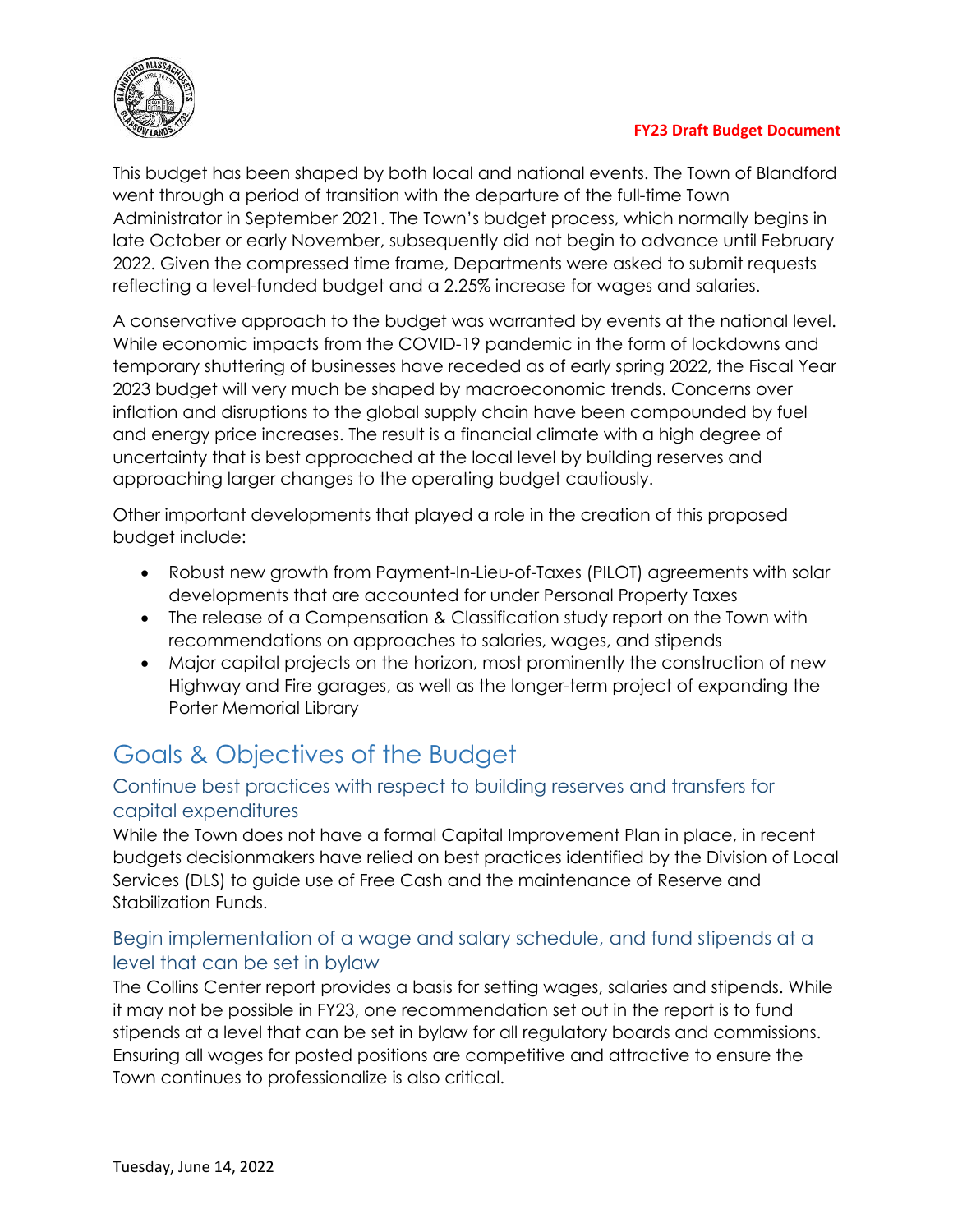

### Recognize that the community's appetite for largescale commercial and industrial development may be sated for the moment

The Town saw a great deal of interest from firms looking to develop solar and cannabis operations over the last few years. The planning process and oversight of these developments has been a burden, particularly on at least two of the Town's unpaid regulatory bodies: the Planning Board, and the Conservation Commission. While continuing to grow the Town's commercial and industrial tax base has been a longstanding community development goal for Blandford, how to accomplish that without exhausting the time and resources of our local volunteers will need to be considered.

## Set the stage for creation of a Capital Improvement Plan that will document Department needs with respect to capital assets and guide future spending

The Town has received funding to launch the development of a Capital Improvement Plan (CIP) this coming fall. A CIP will be crucial to managing the needs of multiple Town Departments particularly as major construction and renovation projects loom. There is also potential to build a long-term strategy around managing the Town's biggest capital asset: our land and natural resources.

### Mitigate the impact that major changes in spending on education have on the overall operating budget

The operating budget's single biggest line item continues to be the assessment paid to Gateway Regional. The Town has employed several budgeting strategies in the past to ensure consistency even with significant swings in the assessment amount from year to year. A proposed Education Stabilization Fund will allow for more accurate budgeting while greatly lowering the risk of facing unforeseen increases to the operating budget.

### **Estimated Revenue**

New growth, driven by Payment-In-Lieu-of-Taxes (PILOT) agreements with solar developments, continued to be robust in FY22.

| <b>Revenues</b>              | <b>FY22</b>                      | <b>FY23</b>    |  |
|------------------------------|----------------------------------|----------------|--|
| Previous Year Levy Limit     | \$3,184,498.00                   | \$3,819,963.00 |  |
| Add-2-1/2% Tax Levy Increase | \$79,612.00                      | \$95,499.08    |  |
| Add-New Growth               | \$555,853.00                     |                |  |
| <b>New Levy Limit</b>        | \$3,819,963.00                   | \$3,915,462.08 |  |
|                              |                                  |                |  |
| <b>Add-Debt Exclusion</b>    | \$77,778.00                      | \$75,000.00    |  |
| Maximum Allowable Levy       | \$3,897,741.00                   | \$3,990,462.08 |  |
|                              |                                  |                |  |
| Less-Overlay                 | $-$25,025.64$                    | $-$25,000.00$  |  |
| Less-Surplus Levy            | $-$564,051.50$                   | $-$400,000.00$ |  |
| Net Levy                     | \$3,565,462.08<br>\$3,308,663.86 |                |  |
| <b>Local Receipts</b>        | \$622,269.50<br>\$635,258.00     |                |  |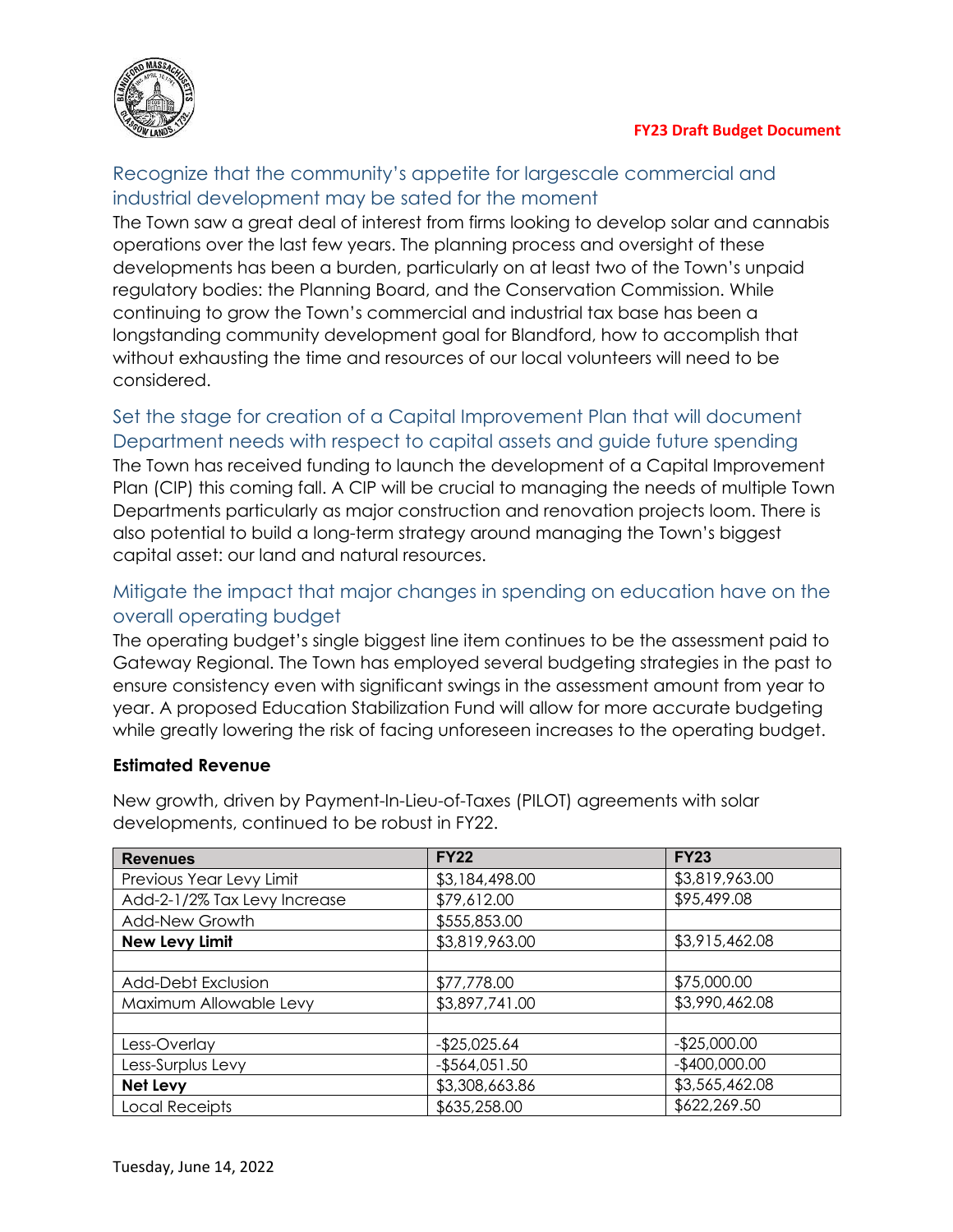

| State Receipts                         | \$217,662.00   | \$220,877.00   |  |
|----------------------------------------|----------------|----------------|--|
| Net State Receipts (after assessments) | \$209,054.00   | \$211,511.00   |  |
| Enterprise Indirect Cost Payment       | \$38,747.85    | \$38,747.85    |  |
| <b>Net Budget Receipts</b>             | \$4,191,723.71 | \$4,437,990.43 |  |

The Finance Committee also included in the budget strategic investments for the Town in stabilization accounts, reserve account, and capital projects – important budgeting tools to provide greater flexibility for the town to invest in its capital infrastructure and respond to unforeseen circumstances and emergencies. Reserves were budgeted through appropriation at 1% of the total anticipated budget which was identified as a best practice through the Massachusetts Division of Local Services. Reserves are controlled by the Finance Committee and typically funds unforeseen and unbudgeted circumstances. Investments for capital projects and stabilization accounts were from what was available in free cash. This includes:

#### **Free Cash and Retained Earnings Transfers**

|                                   | <b>Fiscal Year</b><br>2022 Total | <b>Transfer</b><br>Source | <b>Transfers</b> | <b>New Fiscal</b><br><b>Year 2023</b> |
|-----------------------------------|----------------------------------|---------------------------|------------------|---------------------------------------|
| Fund                              |                                  |                           |                  | <b>Total</b>                          |
| <b>Emergency Stabilization</b>    | \$603,856.67                     | Free Cash                 | \$25,000.00      | \$603,856.67                          |
| <b>Building Stabilization</b>     | \$679,748.33                     | Free Cash                 | \$25,000.00      | \$704,748.33                          |
| Library Building<br>Stabilization | \$125,000.00                     | Free Cash                 | \$25,000.00      | \$150,000.00                          |
| Water Stabilization               | \$112,413.05                     | Retained<br>Earnings      | \$5,000.00       | \$117,413.05                          |
| <b>Water Capital Projects</b>     | \$166,412.30                     | Retained<br>Earnings      | \$125,998.00     | \$292,410.30                          |

Additionally, \$50,000 was transferred from Free Cash to defray Broadband operating expenses. \$150,000 of Free Cash was transferred to the Capital Projects Account for the local match required by the MassWorks grant to make improvements to North Blandford Road, continue the Tree Warden's ash tree removal project and fund other public works and library capital projects.

#### New Item: Education Stabilization Fund

As mentioned, the largest single line item in the Town's operating budget is the account to pay the annual Gateway Regional School District assessment. This assessment has fluctuated widely in recent years, as shown in below.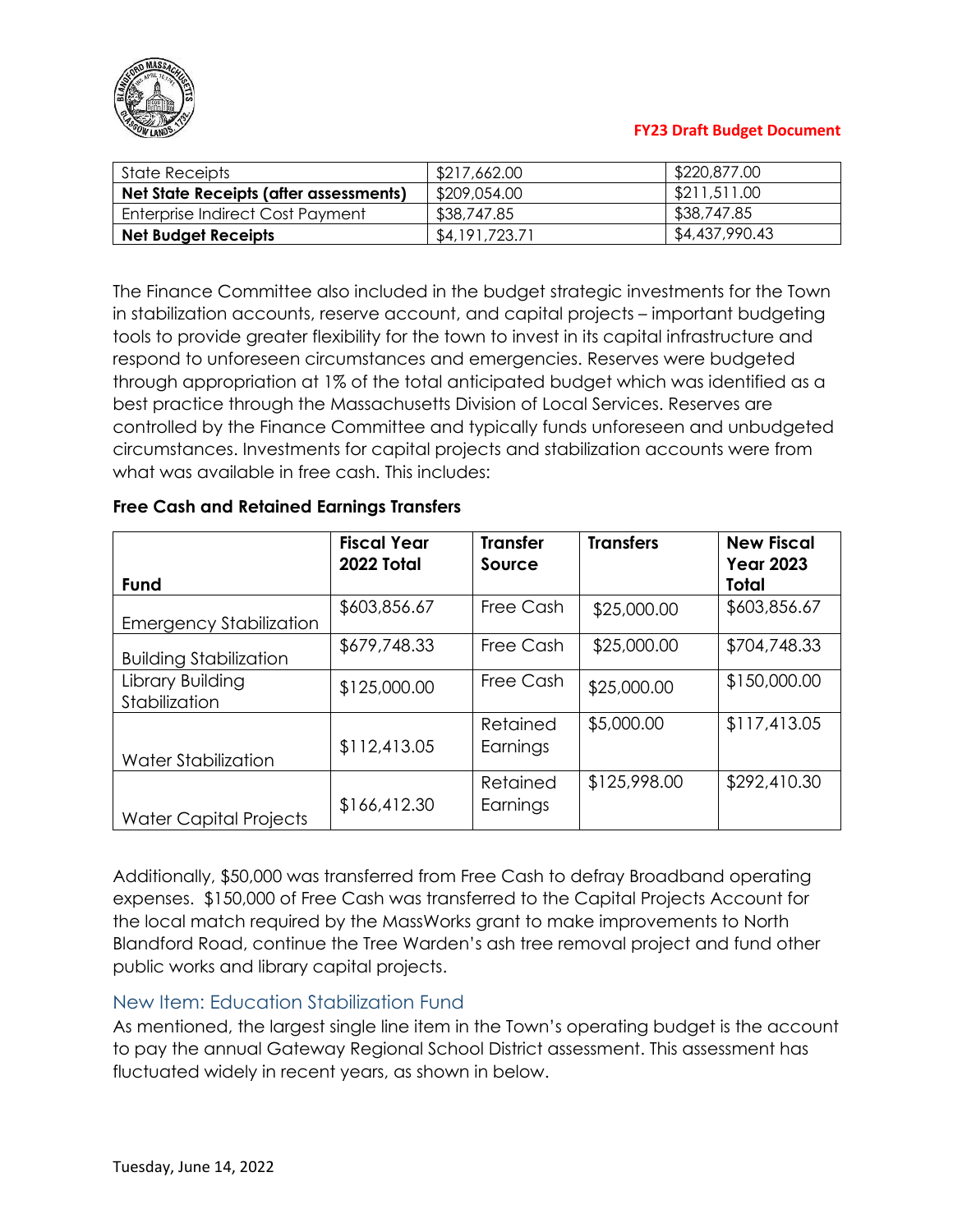



Gateway Regional School District has two methods of assessing town contributions: Statutory and Alternative.

The **Statutory** assessment can be ratified by four of the six member towns while the **Alternative** distributes increases evenly across the six member towns and must be ratified by all six.

The Town has chosen to budget for the Alternative in recent years but because of the higher threshold required to pass, the Statutory assessment generally prevails which results in a lower assessment for Blandford. In FY22, the Town chose to maintain a budget that reflects the peak assessment level even with a precipitous fall in the actual assessment amount.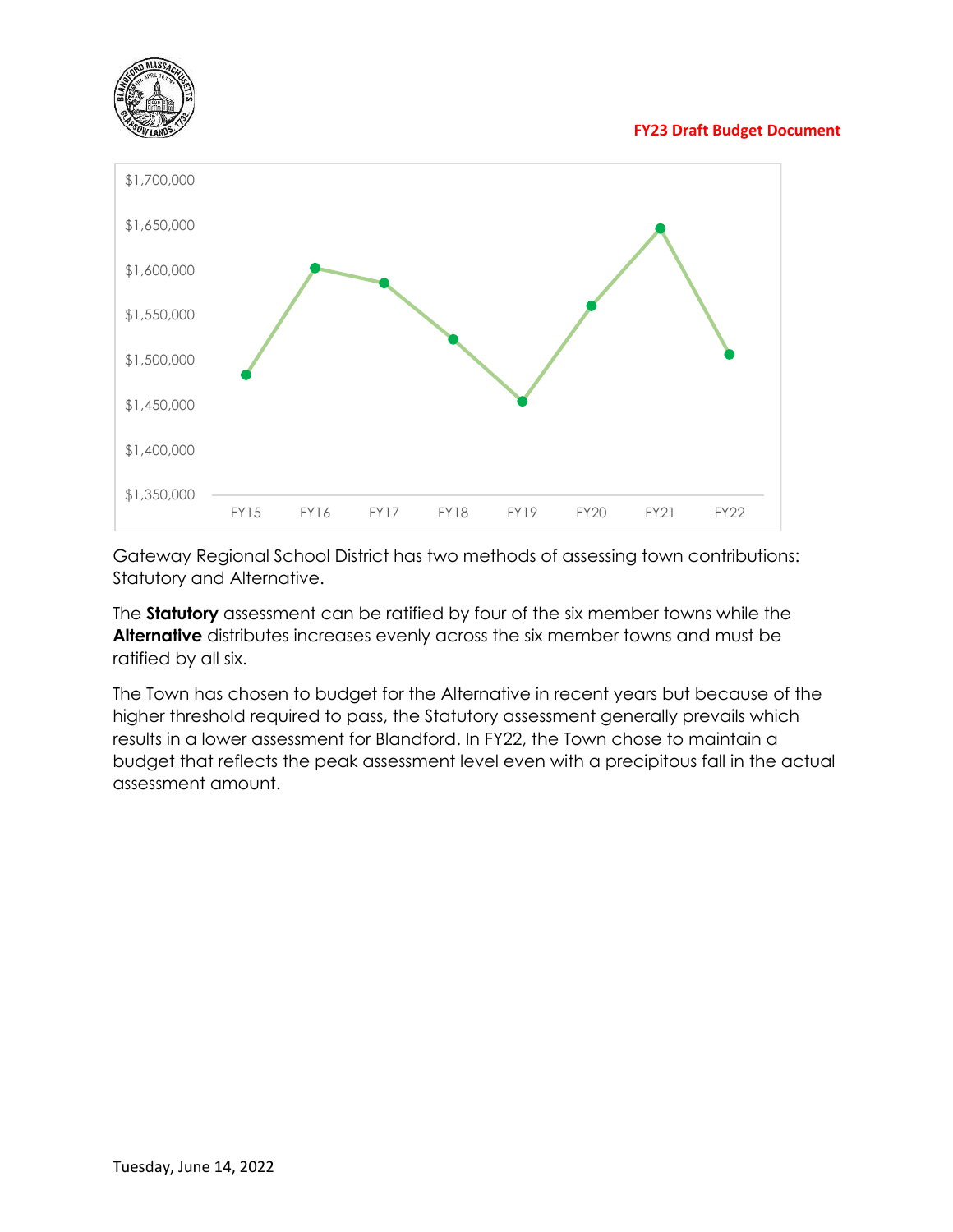



At Town Meeting, an Education Stabilization Fund was established using the following approach.

- The FY22 gap between the budgeted and assessed amounts was \$140,108.
	- o At Annual Town Meeting, half of that gap (\$70,054) was placed in the new Education Stabilization Fund (Article 2).
	- o The other half was used to cover the overdrawn Vocational Education account (Article 6)
- The FY23 gap between the Alternative assessment and Statutory assessment is \$73,774
	- o As the Statutory assessment again prevailed based on the member town votes, half of this FY23 gap (\$36,887) was placed in the Fund (Article 4)
- This gives the Fund a starting amount of **\$106,941** in FY23 which is on par with the average increase amount for the assessment since FY15: \$103,752